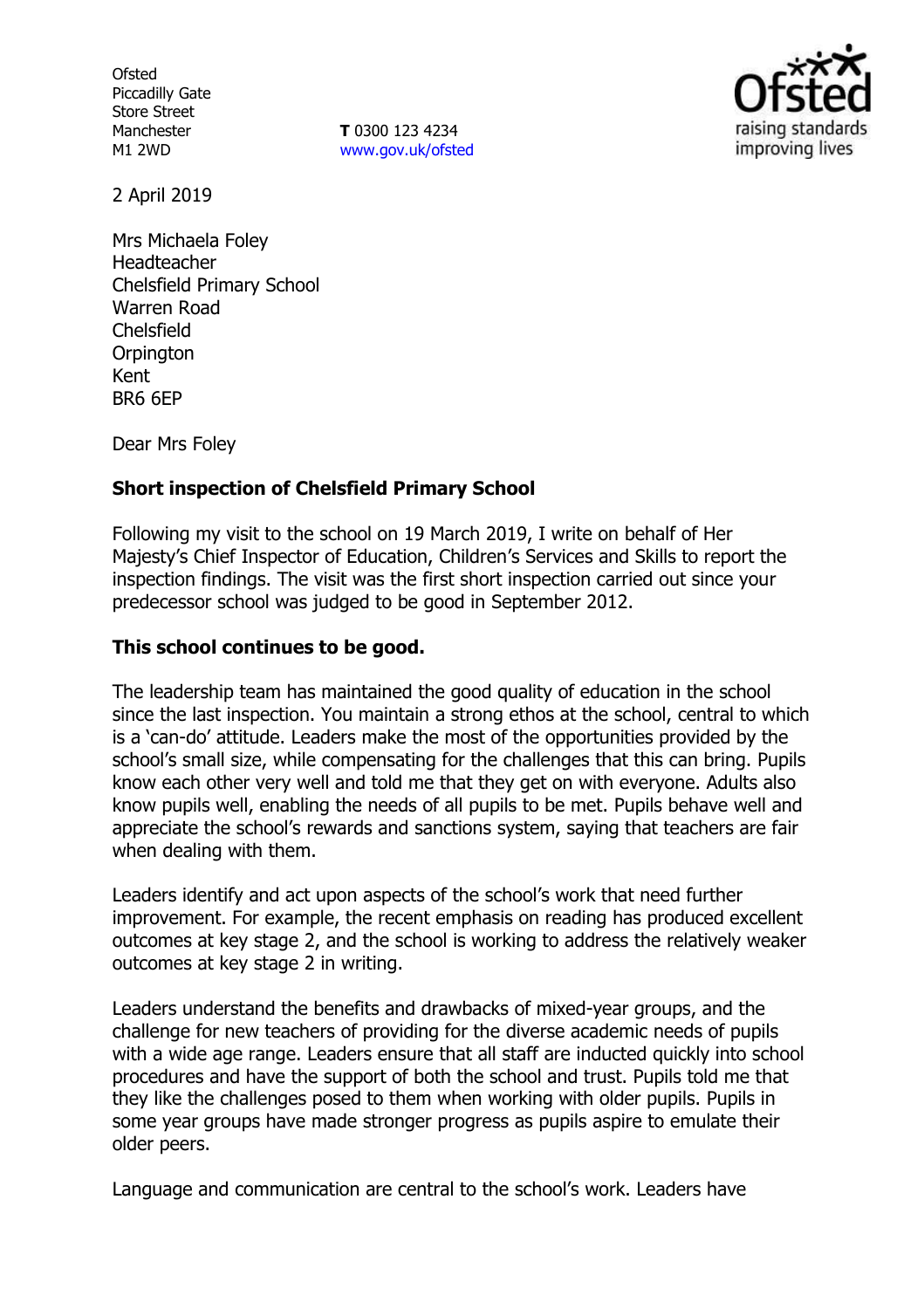

identified pupils in Years 1 and 2 as being in need of support with language development, and separate teaching groups are used to provide this. The school's broader emphasis on the importance of communication was exemplified in the endof-day assembly, when all pupils and children met together to sing songs and communicate in French and through sign language.

Pupils make strong progress in mathematics as a result of effective teaching. Pupils are encouraged to analyse questions carefully and to use mental mathematics to complete calculations. This has helped pupils develop the skills to be independent, especially when they are stuck on a question. Only when they have exhausted their problem-solving skills do they ask for help.

Governors challenge the school well. They have the skills to ensure that leaders are supported in the work that they do. Recently, the school roll has fallen. Governors have both challenged and supported the school to ensure its long-term stability. Leaders expect pupils to leave the school as confident learners who have gained the necessary skills to manage their own learning. They are well prepared for the next stage in their education.

# **Safeguarding is effective.**

The leadership team has ensured that all safeguarding arrangements are fit for purpose. Leaders are relentless in their work to protect pupils at the school. Senior leaders and governors regularly check that safeguarding procedures are in place and that the highest standards are upheld. Staff responsible for the management of safeguarding records receive regular and relevant training. Recruitment checks are thorough and ensure the suitability of staff to work with pupils at the school.

Pupils told me that they feel protected at school and that they are kept safe by their teachers and school leaders. They have regular fire drills and know the lock-down procedures. They told me that in lessons they are well informed on how to stay safe online. They understand what information is appropriate to share online and what applications they are allowed to use. They also told me that their 'bubbletime' box system, where they can share their worries, works well, and that their concerns are listened to.

## **Inspection findings**

- At the beginning of the inspection, we agreed to follow three lines of enquiry. The first was based on pupils' progress in writing in key stage 2, particularly that of middle-prior-attainers. This was chosen because recent outcomes for this group were below those of their peers.
- Leaders have sought to strengthen the progress of pupils in this group through the introduction of a new writing scheme and the associated training of adults. Rich texts and a challenging writing curriculum are now embedded across the school. Leaders' high expectations for this group are shown by the aspirational targets they have set for them.
- Strengths in the teaching of writing include excellent subject knowledge, high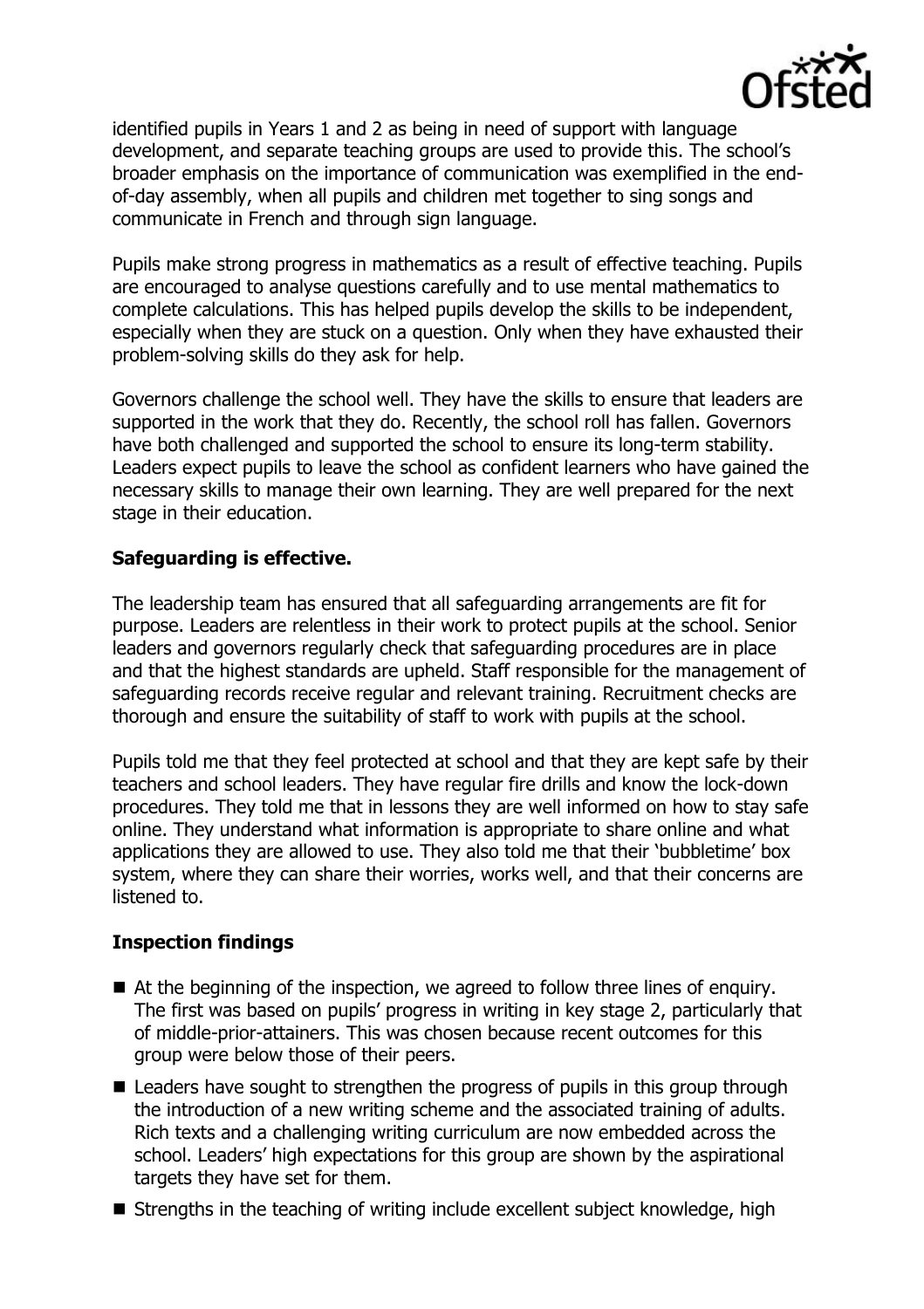

expectations and effective sharing of good practice. For example, the teaching emphasised the need for strong introductions to pupils' writing. Pupils were encouraged to plan dramatic openings, setting the scene for their pieces, or to begin their writing with dialogue to grip the reader.

- The school's actions have had a positive impact on pupils' writing skills. Pupils are confident to work independently and require little input when producing highquality work. They continually seek to improve their writing. Accurate self-editing was seen in books, making good use of a thesaurus, dictionary or vocabulary list to find suitable synonyms to improve their work. They draw from an extensive 'toolkit' of writing techniques that they have learned to improve their writing. For example, pupils told me that they regularly use alliteration to provide greater emphasis in their writing. Work in books and lessons shows that all pupils are now making stronger progress in writing, but this remains less so for middleprior-attainers than others.
- The second line of enquiry was to explore children's outcomes in early years. This was chosen because, recently, the proportion of children achieving a good level of development in their communication, language and literacy has fallen to below average.
- The school reacted to the fall in outcomes by engaging support for the early years team from the trust. Staff have been working to provide rich opportunities for reading and writing. Effective teaching of phonics supports children's reading and writing. For example, in a science lesson about the lifecycle of a frog, children persevered to read scientific vocabulary before using the words in their writing.
- $\blacksquare$  In lessons, children were helped to begin their writing by sharing the common words they were likely to need. To extend their writing, a well-used blackboard in the playground entitled 'tricky words' was used by children to try out words that they found difficult. A higher proportion of children are now on track to meet the early learning goals.
- The final line of enquiry focused on the quality of pupils' reading. This was chosen because their progress in reading has been consistently strong across the school.
- The pupils who read to me showed strong command of vocabulary. They could explain the context of words and offer an accurate explanation of their meaning and alternatives.
- **Pupils read with confidence and enjoy the books on offer at the school. They told** me that they learn to read early in their school career, and to a high standard, because of high-quality teaching that concentrates on their phonics, spelling, punctuation and grammar. Pupils spoke enthusiastically about the reading techniques that they use to understand the meaning of unfamiliar texts. They also told me that they use their reading records to help them review their reading and they like to share these with their parents.

### **Next steps for the school**